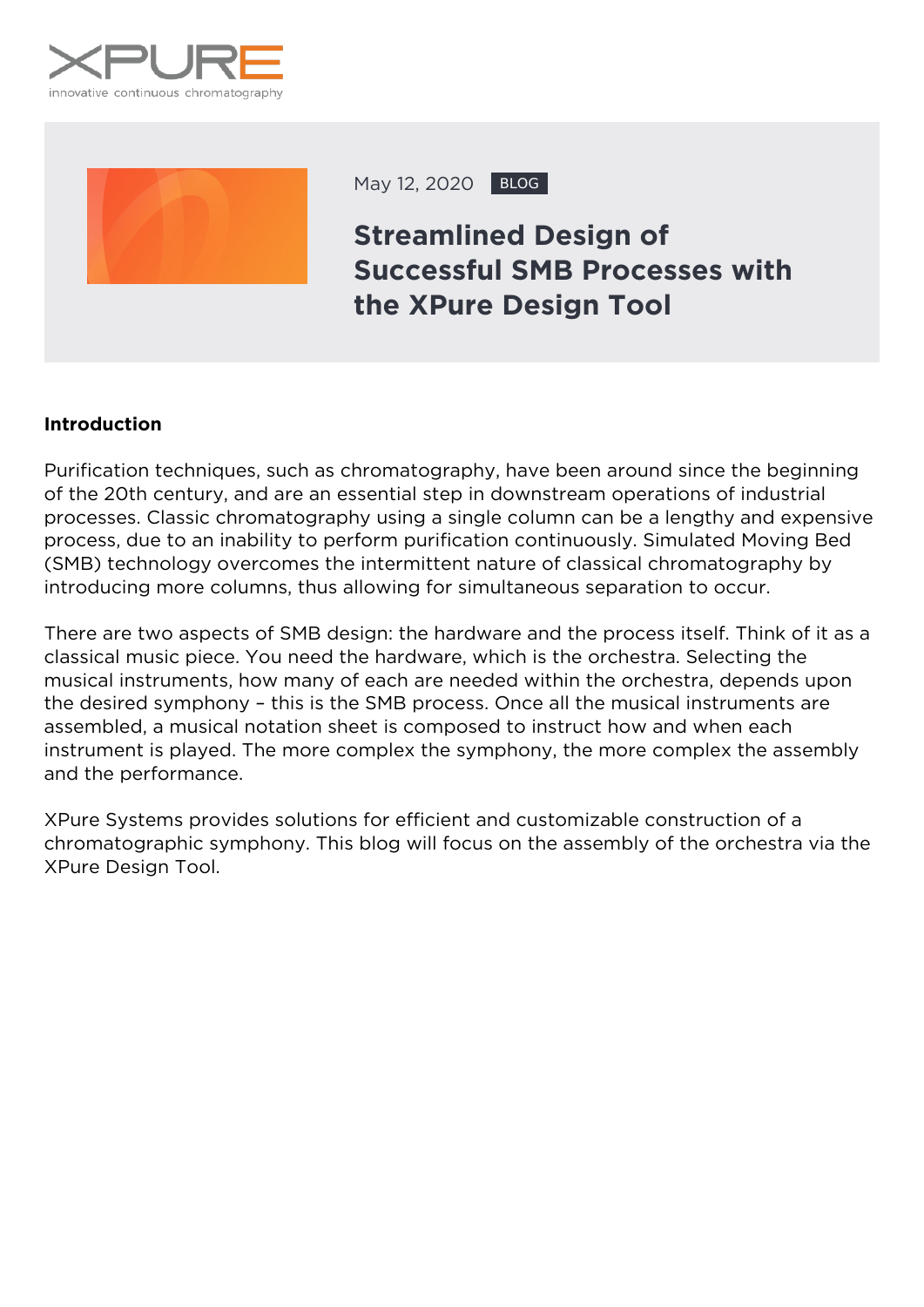

*Photo Credit: Courtesy of Wikimedia Commons.*

### **Basics of SMB Design**

As stated earlier, the more complex the process, the more complex the design of said process. Chromatography consists of multiple steps, such as adsorption and elution, also known as zones. Each zone can have multiple positions, which is the place a column may occupy. To advance to the next position or zone, columns must switch. The switch time can be either synchronous, as in the case of carrousel SMB, as evidenced by our [XPure-C](https://xpure-systems.com/product-services/xpure-c/) [System](https://xpure-systems.com/product-services/xpure-c/). In this setup, all positions are occupied by columns, which experience a continuous flow. At the end of the switch time, all columns are rotated, switching synchronously.

Asynchronous switching allows further optimization of SMB processes. Switch times are defined per position, and, based on the time it takes to cycle through all positions, less columns than the number of positions may be necessary. Complex valve-switching, as present in our [XPure-S System](https://xpure-systems.com/product-services/xpure-s/), is needed to realize asynchronous operation.

For further details, check out our previous [blog](https://xpure-systems.com/5-levels-of-process-control-for-smb-systems/) about process control for SMB systems. Once all zones are defined in the proper sequence; the process is complete.

Using the symphony analogy, the chromatography zones are, in a sense, the instruments. How many of these instruments are needed? In which order should they be played? And once they are all put together, how long will the symphony last? Will it be as melodious/efficient as desired? The XPure Design Tool enables the user to rapidly design the SMB process by answering all these questions.

#### **Features of XPure Design Tool**

At the core of the XPure Design Tool is accessibility and flexibility. The tool can be used to rapidly design SMB processes. The fundamental framework, comprised of linear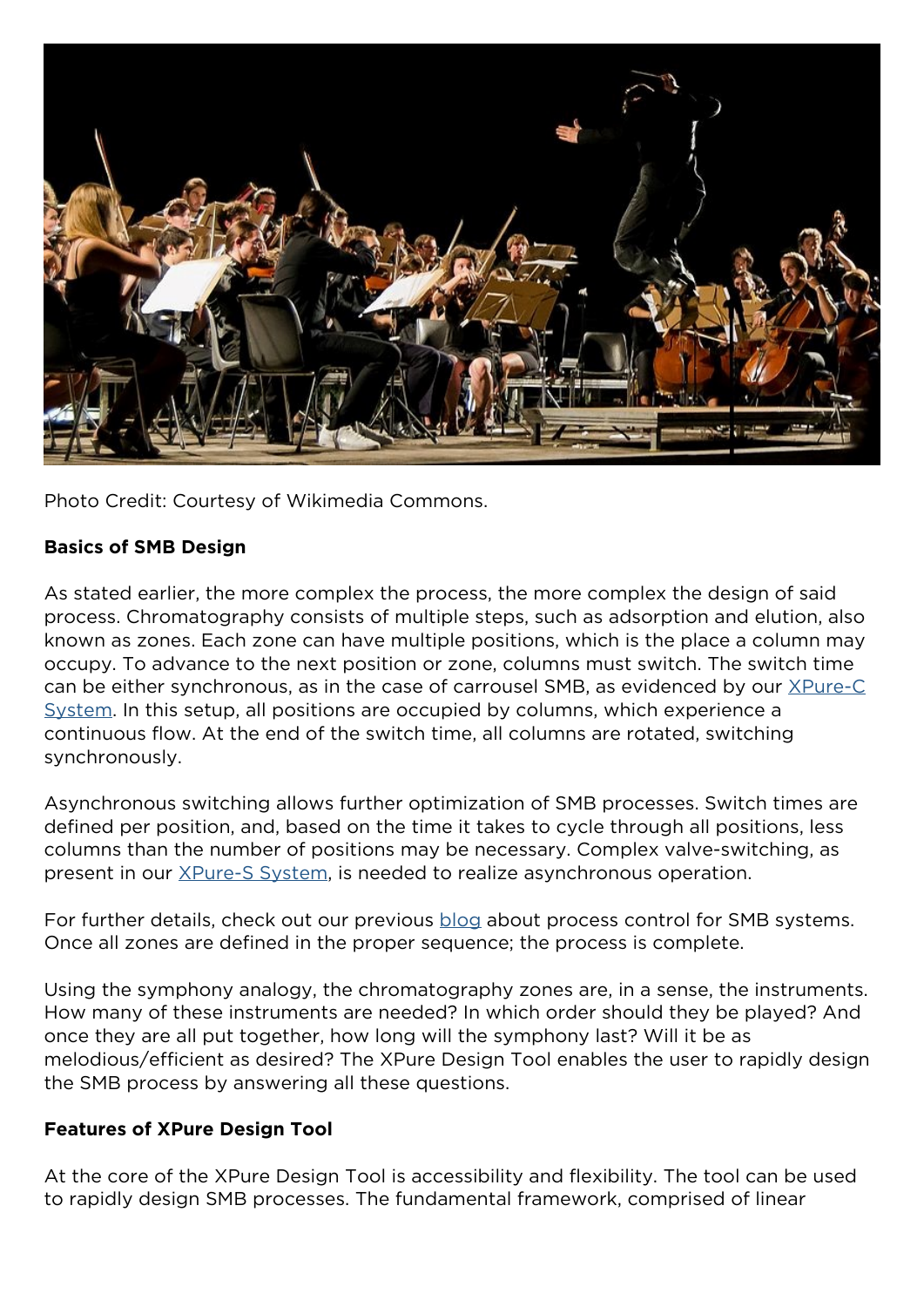isotherms and analogies with counter-current heat exchangers, allows easy access design in which a minimum amount of process parameters are needed.

Optimization is based on representative design parameters, and outputs include everything necessary to compare designs and support decision-making. With export of design outputs to the XPure Recipe Manager, design can be transformed rapidly into functional processes with our hardware solutions.

Other features include:

- **Excel-based accessibility:** No special software is needed. The XPure Design Tool is based on Microsoft Excel, allowing maximum accessibility.
- **Rapid design:** The whole design process can be completed in less than half an hour. Every design begins with input of either experimental or literature data, after which a process is constructed. Optimization of the process is based on design parameters, such as number of transfer units, capacity ratio, and adsorption efficiency.
- **Flexibility:** Compatible with various modes of chromatography, such asynchronous or asynchronous, bind-elute or fractionation, and packed bed or expanded bed.
- **User interface:** Users are guided step-by-step through the design process via an easy-to-use interface (figure 1). Warnings are given if parameters are out of proper design range.
- **Unit conversion:** Conversion of units is integrated into the design tool and allows changing units on the fly.
- **Process reports:** At the end of the design process, a report of the process will be generated, including the most important parameters and a process flow diagram (see figure 2).
- **Export recipe parameters:** After completion of the design process, relevant parameters can be exported for input into the XPure Recipe Manager.
- **User manual:** The XPure Design Tool provides a detailed user manager, explaining every parameter and guiding users step-by-step through the design process. It also allows users without specific knowledge regarding SMB to design SMB processes.

## **Conclusion**

SMB processes are like complex musical symphonies – both require a unique assembly of elements in order to come to fruition. The XPure SMB Design Tool allows for the rapid and accessible construction of the orchestra, thereby streamlining the design process. With XPure Systems solutions, the symphony you have envisioned is just a few steps away. What will you design first, maestro?

[Contact Us](https://xpure-systems.com/contact-us/) for more information.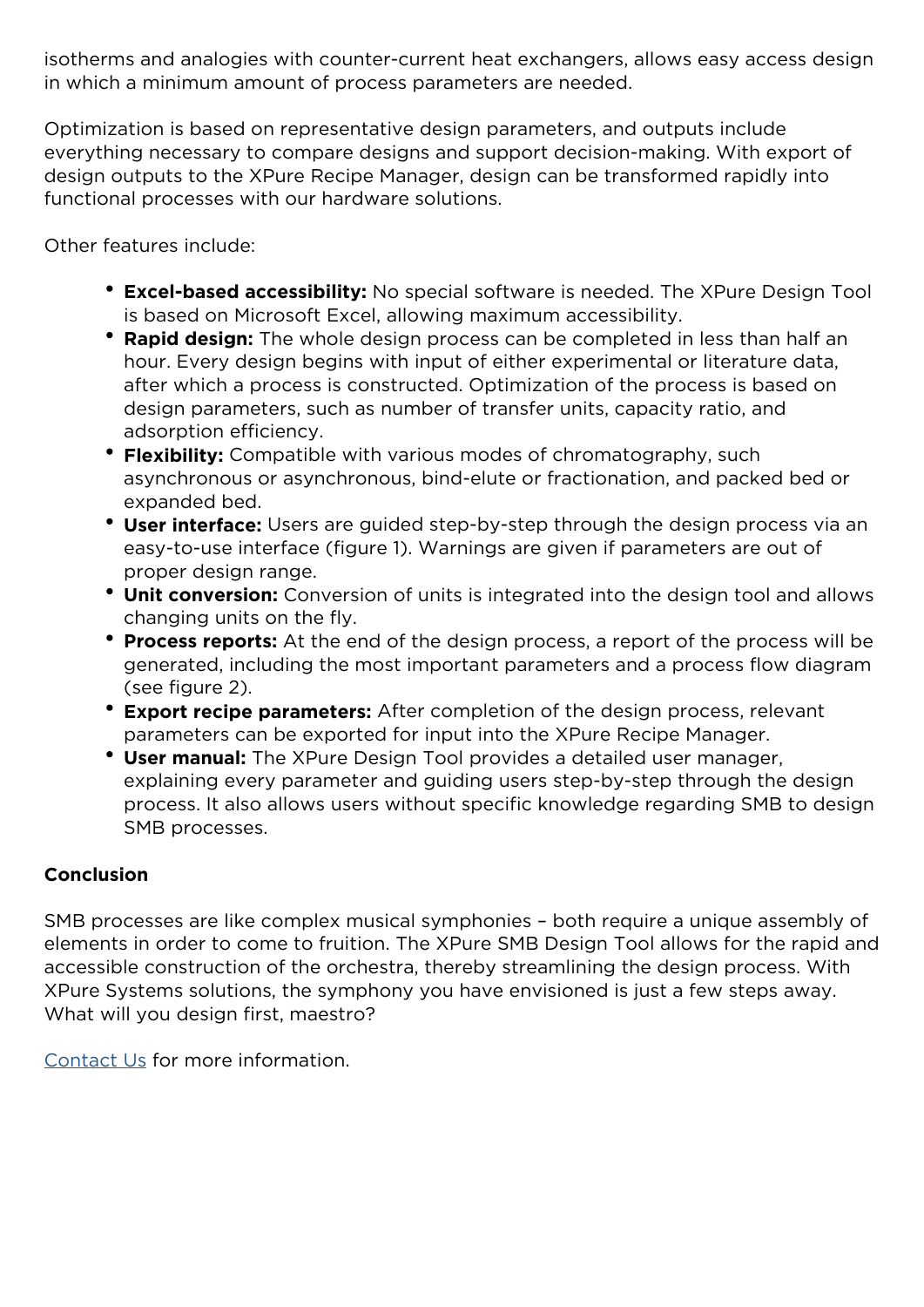| $\times$<br>XPURE Design Tool User Interface v1.0 |                |                          |              |                  |                |                              |                     |                         |                    |                  |             |                                       |                  |                                         |
|---------------------------------------------------|----------------|--------------------------|--------------|------------------|----------------|------------------------------|---------------------|-------------------------|--------------------|------------------|-------------|---------------------------------------|------------------|-----------------------------------------|
|                                                   |                |                          |              |                  |                |                              |                     |                         |                    |                  |             |                                       | <b>XPURE</b>     |                                         |
|                                                   |                |                          |              |                  |                |                              |                     |                         |                    |                  |             | Simulated Moving Bed Design Tool V1.0 |                  |                                         |
|                                                   | Step           | Zone                     | Inflow new   | Inflow con.      | Inflow tot.    | Velocity                     | <b>Bed height</b>   | <b>NC</b> series        | <b>NC</b> parallel | Switch time      | <b>NTU</b>  |                                       |                  | Capacity ratio Efficiency Pressure drop |
|                                                   | $[ - ]$        | $[\cdot]$                | [BV]         | [BV]             | [BV]           | [m/h]<br>$\vert \cdot \vert$ | [m]<br>$\mathbf{r}$ | $[\![ \cdot ]\!]$       | $[ - ]$            | [hh:mm:ss]       | $[ \cdot ]$ | $[ - ]$                               | $[ - ]$          | [mbar] $\blacktriangledown$             |
|                                                   | $\mathbf{1}$   | <b>Adsorption wash</b>   | 1.50         |                  | 1.5            | 5.00                         | 0.90                | 1                       | 1                  | 00:16:12         |             |                                       |                  | 31.25                                   |
|                                                   | $\overline{2}$ | Adsorption               | 6.60         |                  | 6.6            | 2.50                         | 0.90                | $\mathbf{1}$            | $\overline{3}$     | 00:47:31         | 25.10       | 1.08                                  | 98.64%           | 17.19                                   |
|                                                   | $\overline{3}$ | <b>Regeneration wash</b> | 1.50         |                  | 1.5            | 5.00                         | 0.90                | $\mathbf{1}$            | $\mathbf{1}$       | 00:16:12         |             |                                       |                  | 31.25                                   |
|                                                   | $\overline{4}$ | Regeneration             | 1.00         |                  | $\mathbf{1}$   | 2.50                         | 0.90                | $\overline{2}$          | $\mathbf{1}$       | 00:21:36         |             |                                       |                  | 30.50                                   |
|                                                   | 5              | <b>Elution wash</b>      | 1.50         |                  | 1.5            | 5.00                         | 0.90                | 1                       | $\mathbf{1}$       | 00:16:12         |             |                                       |                  | 31.25                                   |
|                                                   | 6              | <b>Elution</b>           | 2.00         |                  | $\overline{2}$ | 2.50                         | 0.90                | $\overline{\mathbf{3}}$ | $\mathbf{1}$       | 00:43:12         | 22.32       | 1.14                                  | 99.19%           | 45.44                                   |
|                                                   |                |                          |              |                  |                |                              |                     |                         |                    |                  |             |                                       |                  |                                         |
|                                                   |                |                          |              |                  |                |                              |                     |                         |                    |                  |             |                                       |                  |                                         |
|                                                   |                |                          |              |                  |                |                              |                     |                         |                    |                  |             |                                       |                  |                                         |
|                                                   |                |                          |              |                  |                |                              |                     |                         |                    |                  |             |                                       |                  |                                         |
|                                                   |                |                          |              |                  |                |                              |                     |                         |                    |                  |             |                                       |                  |                                         |
|                                                   |                |                          |              |                  |                |                              |                     |                         |                    |                  |             |                                       |                  |                                         |
|                                                   |                |                          |              |                  |                |                              |                     |                         |                    |                  |             |                                       |                  |                                         |
|                                                   |                |                          |              |                  |                |                              |                     |                         |                    |                  |             |                                       |                  |                                         |
|                                                   |                |                          |              |                  |                |                              |                     |                         |                    |                  |             |                                       |                  |                                         |
|                                                   |                |                          |              |                  |                |                              |                     |                         |                    |                  |             |                                       |                  |                                         |
|                                                   |                |                          |              |                  |                |                              |                     |                         |                    |                  |             |                                       |                  |                                         |
|                                                   |                |                          |              |                  |                |                              |                     |                         |                    |                  |             |                                       |                  |                                         |
|                                                   |                |                          |              |                  |                |                              |                     |                         |                    |                  |             | Previous                              | <b>Finish</b>    |                                         |
|                                                   |                |                          |              |                  |                |                              |                     |                         |                    |                  |             |                                       |                  |                                         |
|                                                   |                |                          |              |                  |                |                              |                     |                         |                    |                  |             |                                       |                  |                                         |
|                                                   |                |                          |              |                  |                |                              |                     |                         |                    |                  |             |                                       |                  |                                         |
|                                                   |                | 1. Project info          | 2. Equipment | 3. Streams (1/3) |                | 4. Streams (2/3)             |                     | 5. Streams (3/3)        |                    | 6. Mass transfer |             | 7. Process (1/2)                      | 8. Process (2/2) |                                         |
|                                                   |                |                          |              |                  |                |                              |                     |                         |                    |                  |             |                                       |                  |                                         |

**Figure 1.** A screenshot of the XPure Design Tool showcasing the user interface at the last step of the SMB design process.